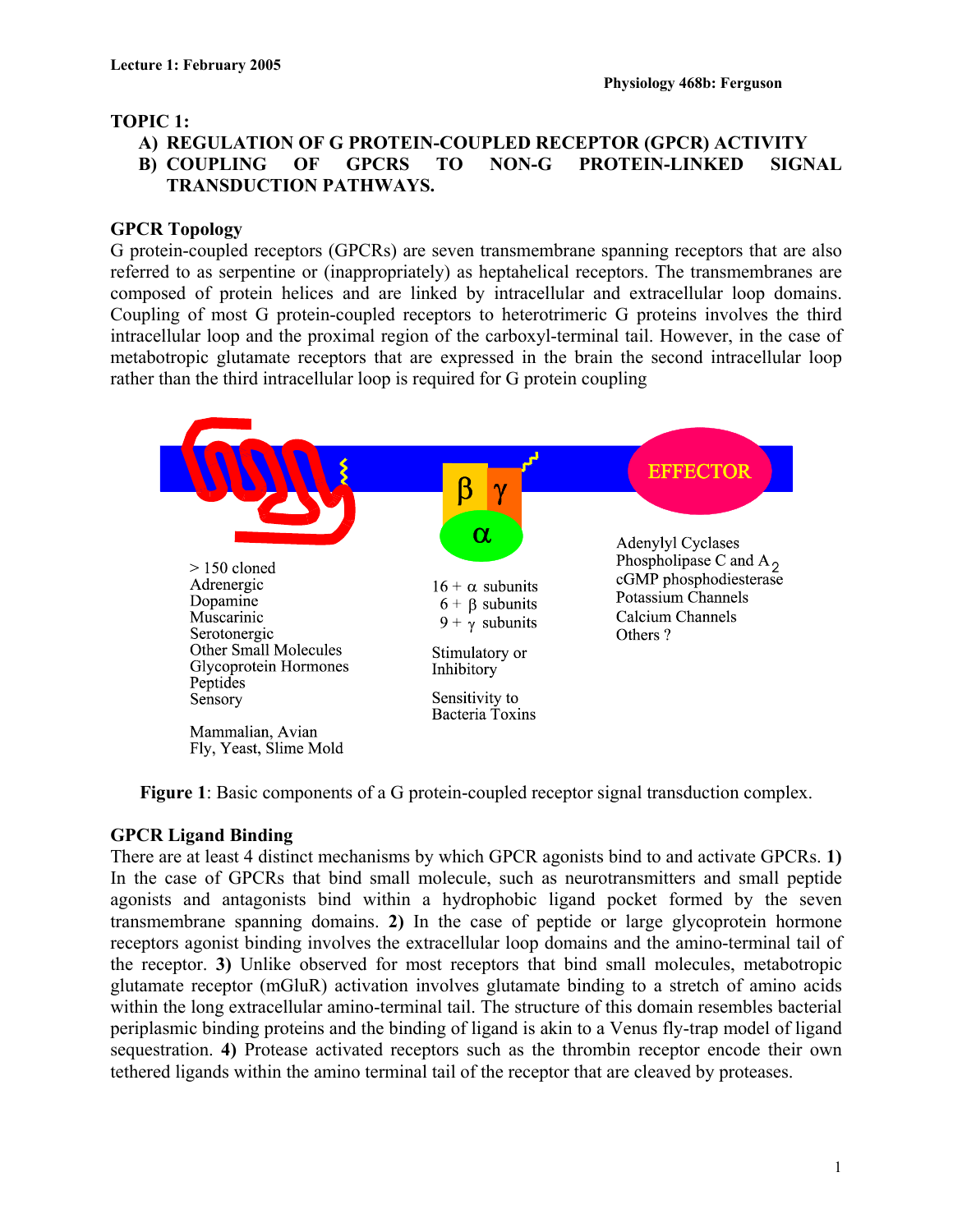

**Figure 2.** Models of GPCR ligand binding diversity

#### **GPCR Agonist Binding Theory**

The simplest description of the theory explaining GPCR activity states suggests that the GPCRs can spontaneously isomerize between inactive and activated receptor conformations leading to the stimulation of the exchange of GDP for GTP on the G protein  $\alpha$ -subunit. Consequently, GPCRs exhibit some degree of spontaneous activity in the absence of agonist stimulation and receptor activation by agonists promotes the stabilization of the activated receptor conformation. The extent of spontaneous (intrinsic) activity differs from one receptor to the next. For example, β-adrenergic receptors exhibit low intrinsic activity whereas metabotropic glutamate receptors (mGluRs) exhibit profound intrinsic receptor activity. Several mutations in the amino acid sequences encoding GPCRs lead to increased spontaneous receptor activity that leads to diseases. Examples include precocious puberty (lutenizing hormone receptor overactivity), thyroid adenomas (thyroid stimulating hormone receptor overactivity) and retinitis pigmentosa (rhodopsin overactivity). Inverse agonists are drugs that do not stimulate receptor activation but rather selectively recognize or stabilize the inactive receptor conformation and thereby reduce the spontaneous or intrinsic activity of GPCRs. Full antagonists do not preferentially recognize or stabilize either the inactive or active receptor conformation. Thus, the treatment of cells with full antagonists will result in no net change in receptor activity. Rather, the antagonists will block the activity of both agonist and inverse agonists.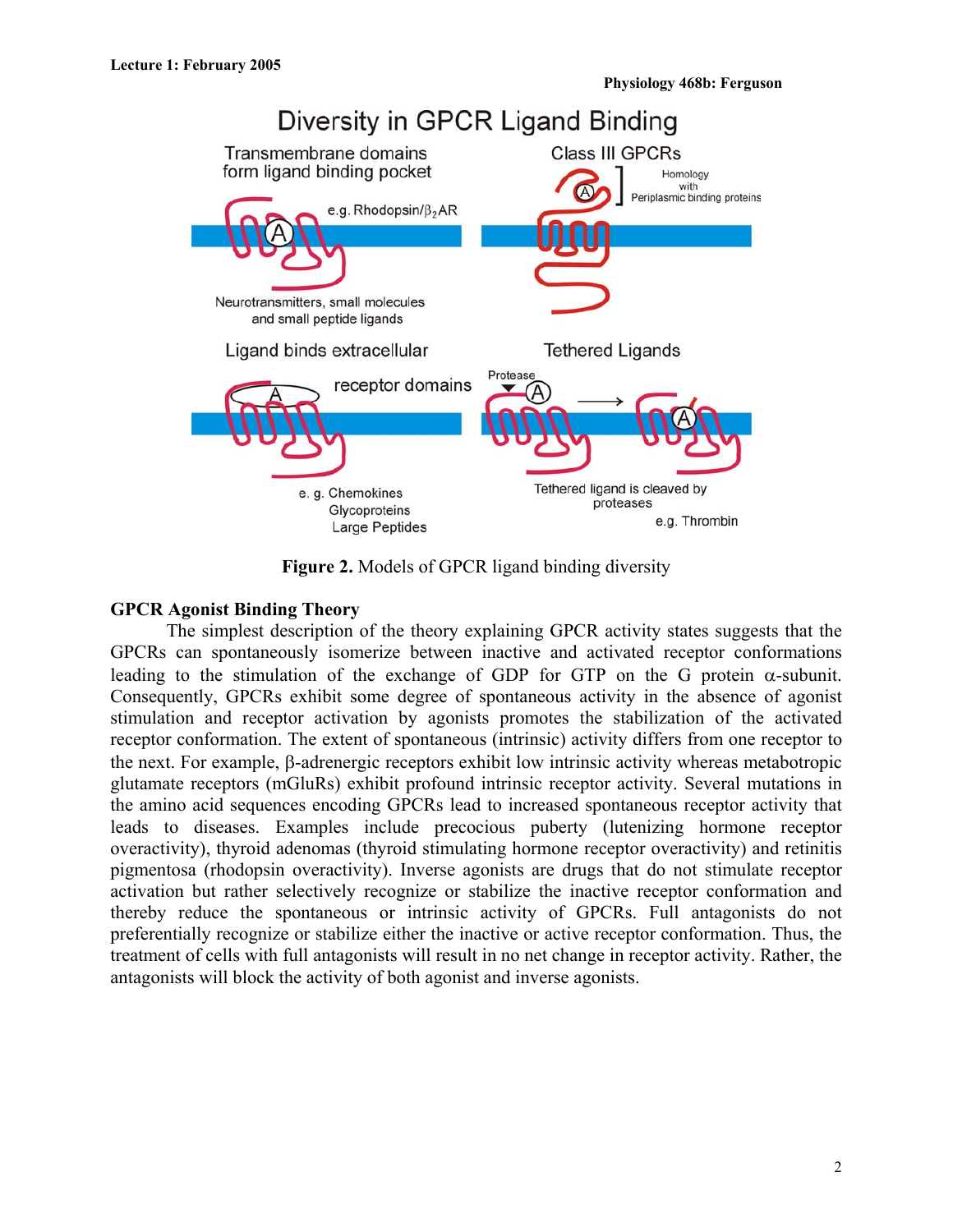

#### **G Protein Activation**

The agonist activation of GPCRs stimulates the exchange of GDP for GTP on the heterotrimeric G protein  $\alpha$ -subunit. The exchange of GDP for GTP serves to activate the heterotrimeric G proteins promoting the dissociation of the  $\alpha$ - and  $\beta$ γ-subunits. In this respect, GPCRs act as guanine nucleotide exchange or releasing factors (GEFs or GRFs). Once dissociated both the  $\alpha$ - and  $\beta\gamma$ -subunits are free to modulate the activity of effector enzymes (e.g. adenylyl cyclase and phospholipase C) and/or regulate the activity of ion channels (e.g. calcium and potassium channels). Depending upon the class of G proteins activated (see below) the enzyme and channel activity is either increased or decreased. Inactivation of G proteins occurs as the consequence of the hydrolysis of GTP to GDP on the  $\alpha$ -subunit and is mediated by the intrinsic GTPase activity of the G protein. This allows for repetitive receptor-G protein coupling as well as the ability of multiple receptors to activate multiple G proteins. The intrinsic GTPase activity of heterotrimeric G proteins is accelerated by GTPase activating proteins (GAPs), such as regulators of G protein signaling (RGS proteins) and the effector enzymes activated by the G protein  $\alpha$ -subunit (e.g. phospholipase C and adenylyl cyclase).



**Figure 4.** Schematic representation of the G protein activation/inactivation cascade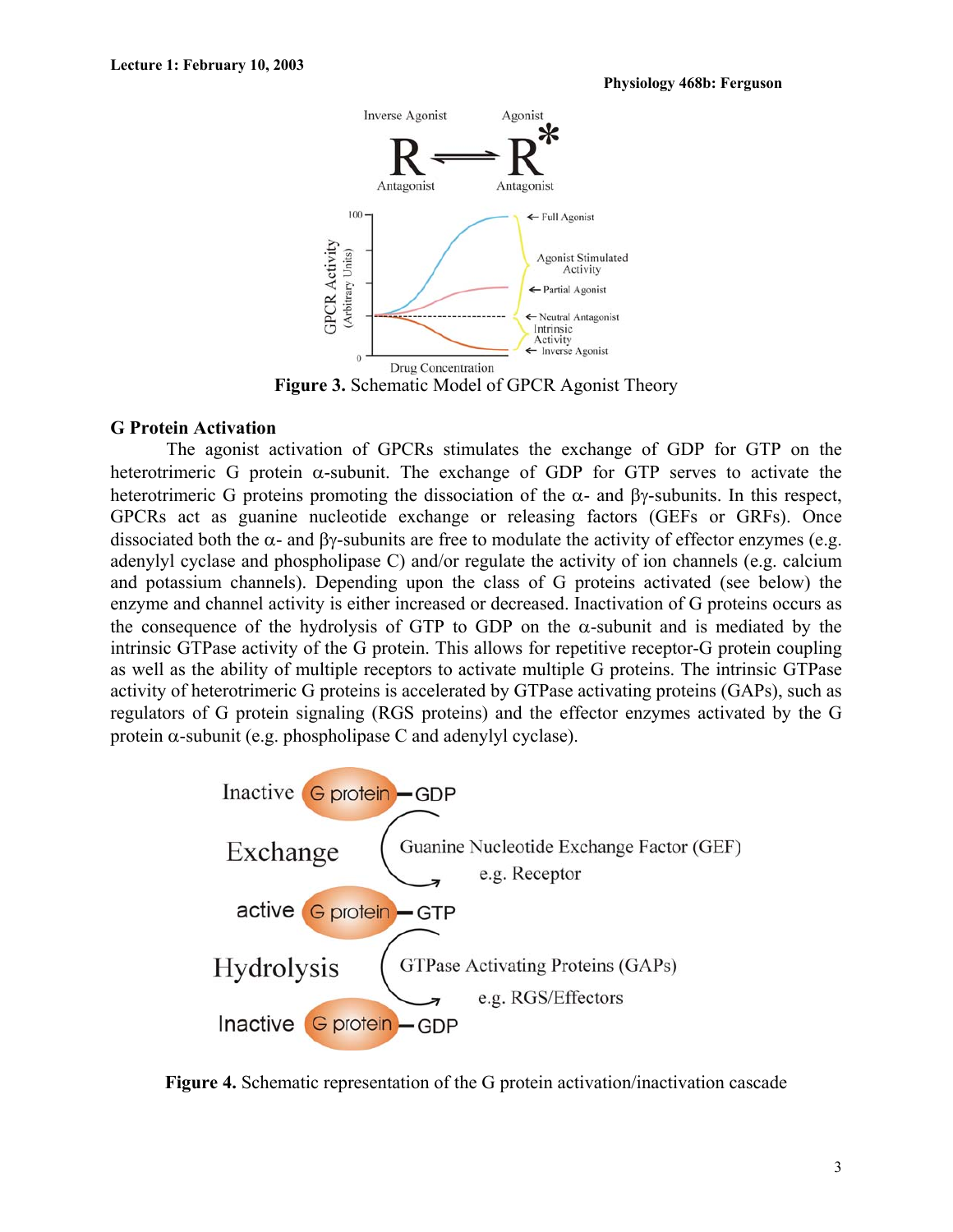#### **Effector Activation Inactivation by Different Heterotrimeric G proteins**

For the purpose of the present course, we will focus on three major classes of heterotrimeric G proteins, Gs (stimulatory), Gi (inhibitor), and Gq. The activation of Gs-coupled GPCRs leads to the stimulation of the activity of downstream effector enzymes. The activation of Gi-coupled GPCRs antagonizes the activation of effector enzymes by Gs-coupled receptors and thus are considered inhibitory. Finally, Gq-coupled receptors stimulate the activity of phospholipase C resulting in the increased formation of intracellular diacylglycerol (DAG) and inositol 1, 4, 5, triphosphate  $(\text{IP}_3)$  concentrations. The increased  $\text{IP}_3$  concentrations stimulate the release of calcium from intracellular stores by activating the  $IP_3$  receptor localized on the endoplasmic reticulum (ER). As mentioned above, these G proteins also regulate ion channel activity, a property that will not be discussed.

 $\sim$ 

Table 1: Examples of the effect of Activating different G protein isoforms

| G Protein | Receptor                                                             | Effector                                      | Consequence                        |
|-----------|----------------------------------------------------------------------|-----------------------------------------------|------------------------------------|
| Gs        | e.g. $\beta$ 1-adrenergic receptor<br>D1 Dopamine receptor<br>mGluR2 | <b>Increased Adenylyl</b><br>Cyclase activity | Increased<br>PKA activity          |
| Gi        | e.g. D2 dopamine receptor<br>mGluR4<br>opioid receptors              | Decrease Adenylyl<br><b>Cyclase Activity</b>  | Inhibition of<br>PKA activity      |
| Gq        | e.g. angiotensin II receptor<br>mGluR1<br>mGluR5                     | Phospholipase C<br>Activation                 | Increased<br>IP3<br>Calcium<br>DAG |

#### **Patterning of GPCR Signaling**

 The activation of GPCRs is generally considered to result in tonic and/or transient increases in effector enzyme activity. However, in the case of some GPCRs, such as mGluRs, persistent receptor activation results in the patterning of effector enzyme responses. For example, the activation of both mGluR1 and mGluR5 results in oscillatory G protein coupling, and oscillations in IP<sub>3</sub> formation,  $Ca^{2+}$  release from intracellular stores and protein kinase C (PKC) activity. This oscillatory patterning of glutamate receptor signaling is especially important in the processes that contribute to the development of the central nervous system such as the formation and elimination of synaptic contacts, as well as the regulation of memory and learning in the neonatal and adult brain. mGluR1 and mGluR5 activation stimulates oscillations in second messenger activity at different frequencies, these differences are translated in differences in protein kinase activity that may result in the differential regulation of transcription factors such as NF-κB and NFAT.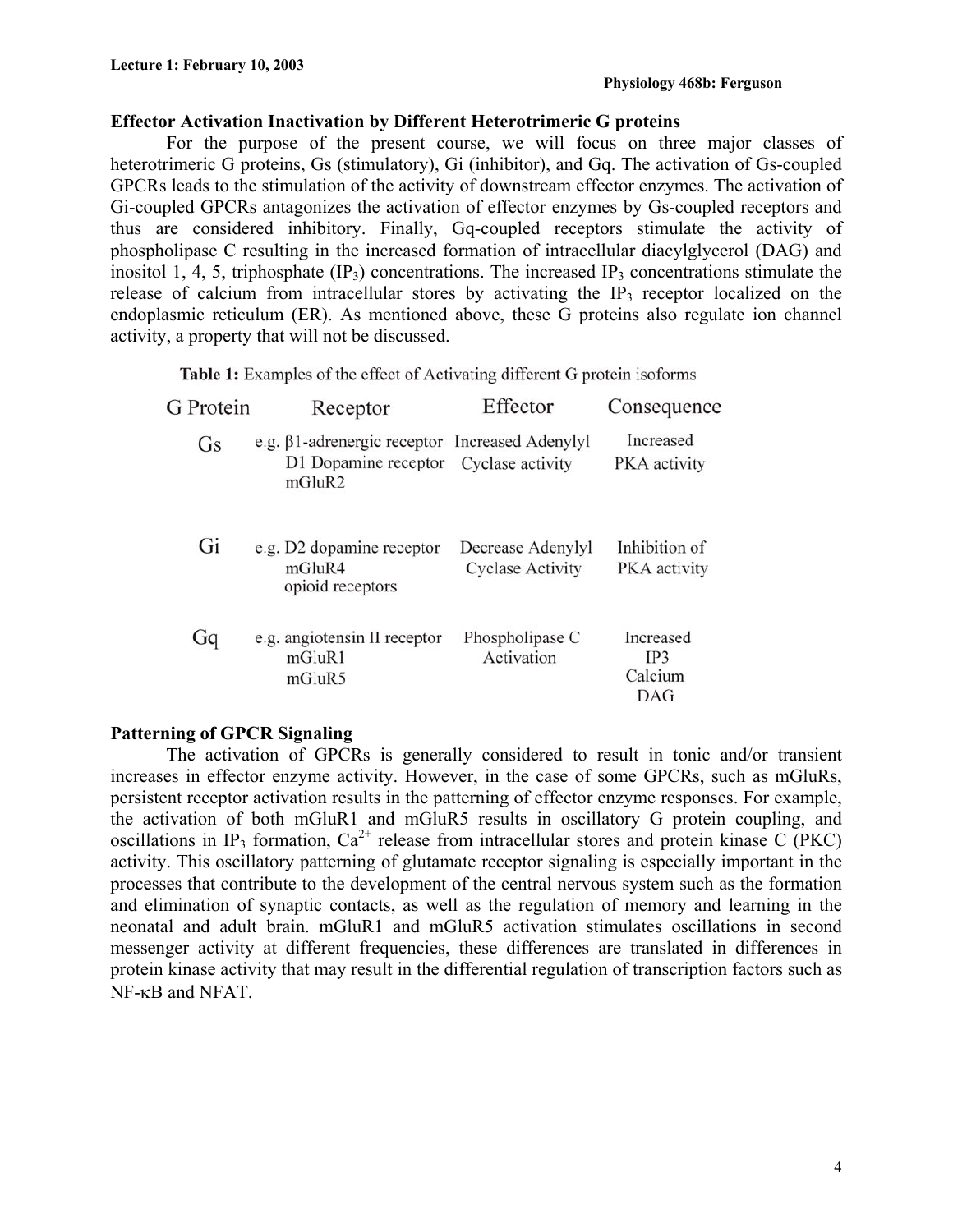

**Figure 5.** Schematic model of the events required for oscillatory mGluR signaling

#### **Receptor Desensitization and Heterotrimeric G protein uncoupling:**

For detailed overview see the review article provided: Ferguson, S. S. G. (2001) Evolving concepts in G protein-coupled receptor endocytosis: The role in receptor desensitization and signaling. *Pharmacol. Rev,* 53, 1-24.

**Receptor Inactivation:** Inactivation of G protein-coupled receptor responsiveness is mediated by the covalent modification (**phosphorylation**) of intracellular receptor serine residues by both second messenger-dependent protein kinases (e.g. PKA, PKC) and **G protein-coupled receptor kinases (GRKs)**.

**Second messenger-dependent protein kinase activation and desensitization:** The activation of second messenger-dependent protein kinases such as PKA and PKC occurs as the consequence of receptor activation. The coupling of GPCRs via Gs to the activation of adenylyl cyclase leads to increased intracellular cAMP and the activation of the cAMP-dependent protein kinase (PKA). The coupling of receptors via Gq to the activation of PLC-β and increased IP3 and diacylglycerol formation results in the activation of protein kinase C (PKC). The second messenger-dependent protein kinases exhibit the capacity to phosphorylate both agonist-activated receptors and receptors that have not been exposed to agonist. This agonist-activation independent phosphorylation of GPCRs is termed heterologous receptor desensitization. The post-translational modification of the receptor due to PKA- or PKC-mediated phosphorylation inhibits the ability of the receptor to associate with heterotrimeric G proteins.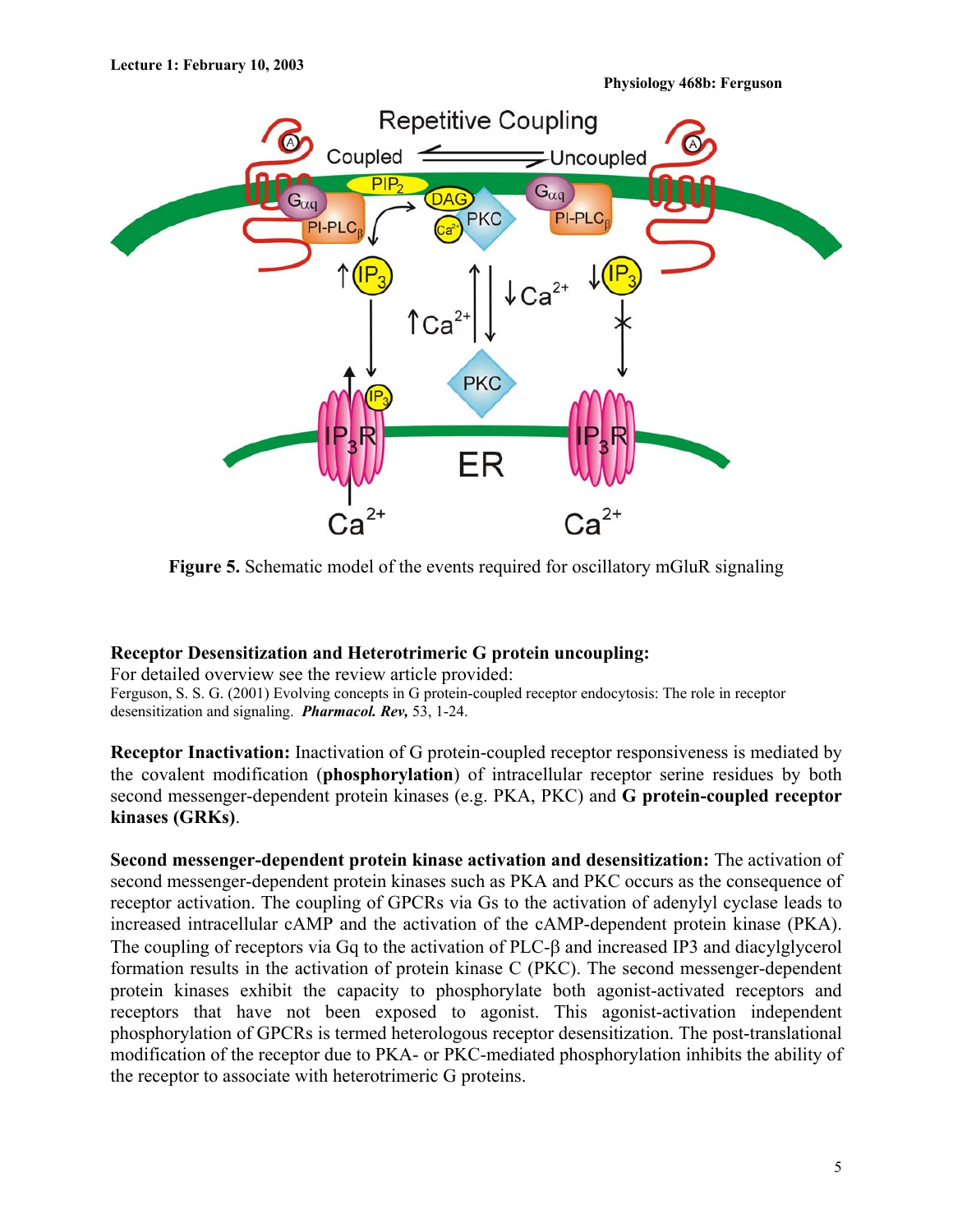

**Figure 6:** Schematic representation of homologous and heterologous receptor desensitization mechanism in a cell following the activation of Gs coupled GPCRs.

**GRK-dependent phosphorylation and desensitization:** GRKs specifically phosphorylate and desensitize agonist-activated GPCRs. The phosphorylation of agonist-activated receptors is termed homologous receptor desensitization and is mediated by both GRKs and second messenger-dependent protein kinases. GRKs are cytosolic proteins that are recruited to the plasma membrane in response to GPCR activation. Seven distinct GRK isoforms exist: GRK1- GRK7. There are mutiple mechanisms by which this is achieved. GRK1 and GRK7 are localized to the plasma membrane in response to GPCR activation as the consequence of the lipid modification (isoprenylation) of their C-terminal domains. In the case of the β-adrenergic receptor kinases (βARK1/2 or GRK2/3) plasma membrane targeting is mediated by the association of the carboxyl-terminal domain of the kinase with the βγ-subunit of the heterotrimeric G protein. GRK4 and GRK6 are palmitoylated resulting in the localization of these kinases to the plasma membrane in the absence of agonist activation. GRK5 has a polybasic carboxyl-terminal domain that associates with membrane lipid moieties. GRKs phosphorylate residues within the third intracellular loop and carboxyl-terminal domains of GPCRs.



**Figure 7.** Schematic of GRK isoform structure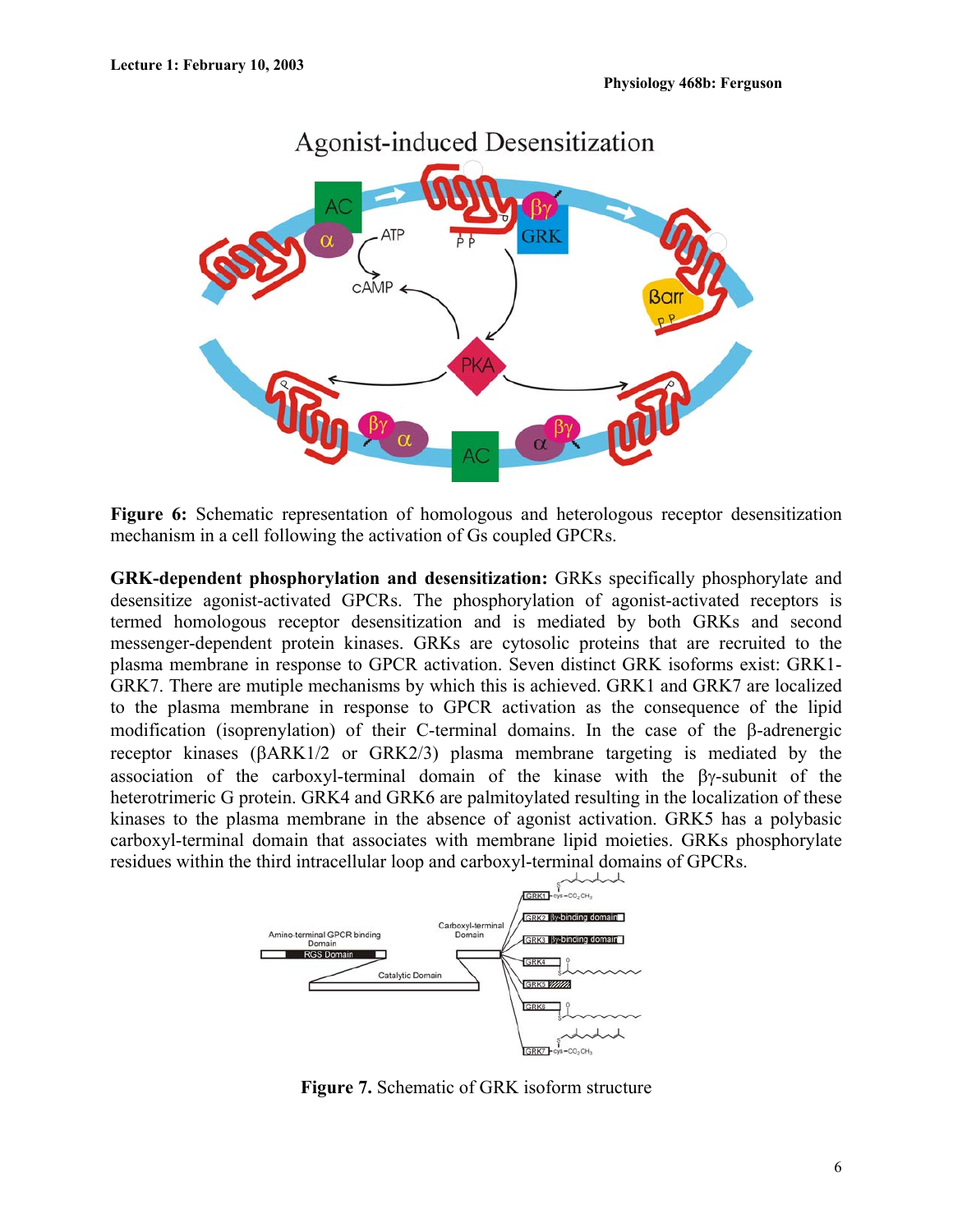**Arrestins:** GRK receptor phosphorylation on its own is not sufficient for full receptor desensitization but rather increases the affinity of the receptor protein for **arrestin proteins** that sterically uncouple the receptor from heterotrimeric G proteins.

**Receptor Endocytosis:** The internalization of agonist-activated receptors serves to reduce the number of cell surface receptors that are available to become activated by agonist. Therefore, receptor internalization contributes to receptor desensitization by limiting the number of receptors at the cell surface available for agonist activation. However, in the case of many receptors, receptor internalization is required for receptor dephosphorylation and reactivation. Internalized GPCRs are targeted to the endosomal compartment of cells where a receptor-specific phosphatase dephosphorylates the receptor. Subsequently, the receptors are recycled back to the cell surface as fully function receptors. The mechanisms involved in targeting GPCRs for internalization are the same as those involved in receptor desensitization. GPCR endocytosis requires GRK phosphorylation followed by β-arrestin binding. β-Arrestins via their capacity to interact with both clathrin and the β-adaptin subunit of the AP2 adaptor complex (a complex involved in the formation of clathrin coated vesicles) target agonist-activated GPCRs to clathrin coated pits. These pits invaginate and form vesicular structures that pinch off from the cell surface and carry their receptor cargo to the endosomal membrane compartment of the cell. In the case of receptors like the β2-adrenergic receptor internalized receptors are dephosphorylated in the endosomes compartment of the cell and are recycled back to the plasma membrane surface as fully functional receptors.



**Figure 8:** Events leading to the internalization of a GPCR

 In response to agonist-stimulation many GPCRs are internalized but are not recycled back to the cell surface In some cases, internalized GPCRs, such as the protease-activated receptors (PAR) and endothelin B receptor, are predominantly targeted to lysosomes for degradation. In the case of protease-activated receptors, the carboxyl-terminal tail regulates targeting to lysosomes. For other GPCRs, such as the  $AT<sub>1A</sub>R$ , internalized receptors are not necessarily sorted to lysosomes but may be retained within the endosomal compartment. As a consequence, by virtue of the fact that some receptors do not recycle, they will mediate transient responses to agonist. For example, endothelin A receptors are efficiently recycled and mediate persistent responses to endothelin, whereas the endothelin B receptors are targeted to lysosomes and mediate only transient responses to endothelin.

While β-arrestin-mediated internalization is well correlated with the inhibition of GPCR recycling, exceptions exist. For example, the neurokinin 1 receptor, which internalizes complexed with β-arrestin, is efficiently recycled back to the cell surface and is effectively resensitized. Therefore, multiple patterns of GPCR desensitization and resensitization exist. These include: 1) GPCRs that do not internalize in response to agonist, e.g.  $\beta_3$ -adrenergic receptor. 2) GPCRs that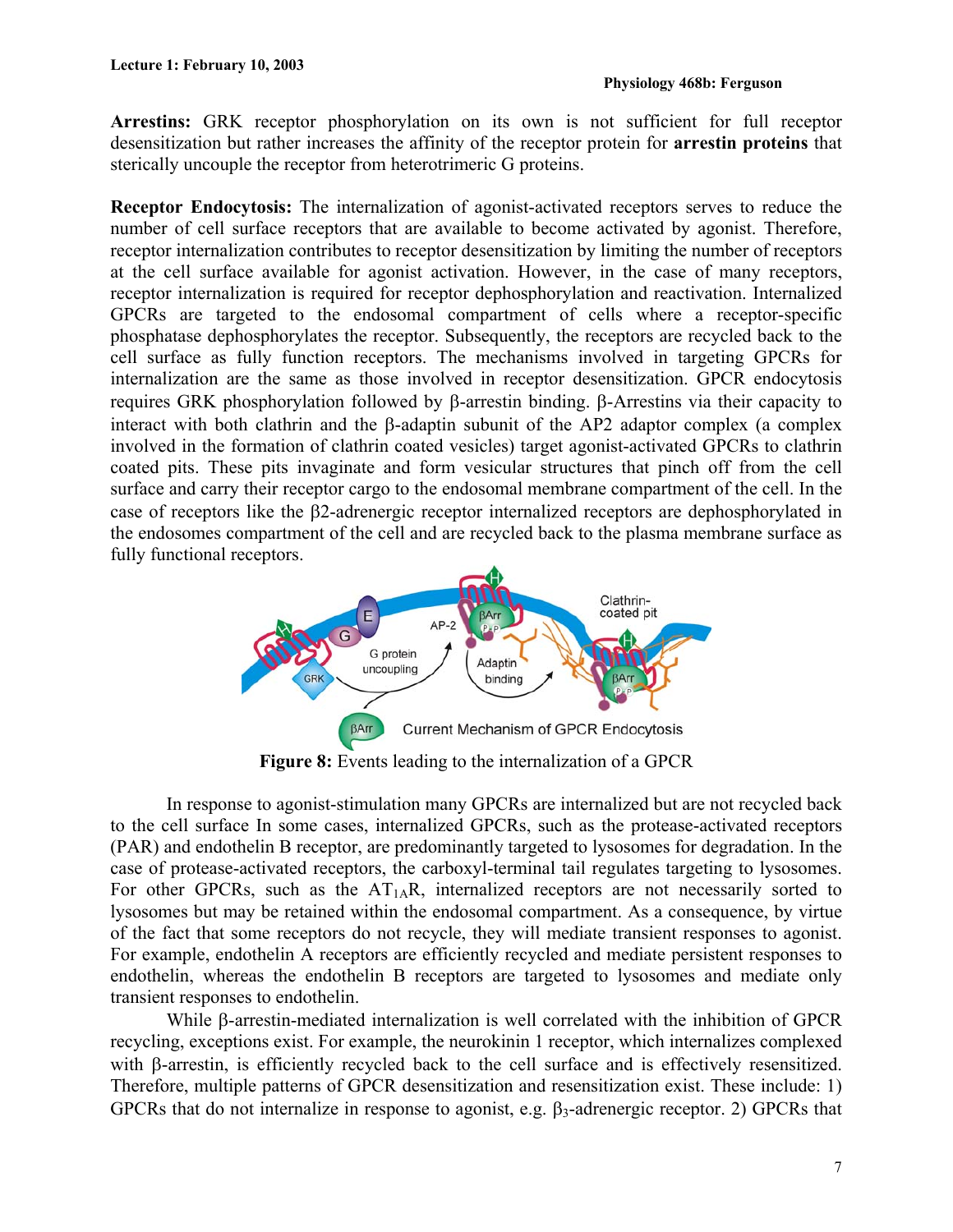are internalized without β-arrestin bound, and that are dephosphorylated and recycled back to the cell surface, e.g. β<sub>2</sub>-adrenergic receptor. 3) GPCRs that are internalized with β-arrestin bound but that are dephosphorylated and rapidly recycle back to the cell surface following the dissociation of β-arrestins in the intracellular compartment of the cell, e.g. neurokinin 1 receptor. 4) GPCRs that are internalized with β-arrestin bound and are either retained in endosomes and/or targeted to lysosomes, e.g.  $AT<sub>1A</sub>R$  and PAR. Although β-arrestin appears to play a central role in regulating the intracellular trafficking properties of GPCR, it is likely that the manifestation of distinct intracellular trafficking properties also involves other components of the endocytic machinery.



**Figure 9:** Schematic diagram showing the steps leading to the internalization and transport of a GPCR through the intracellular compartments of the cell.

# **Non G protein-linked GPCR signalling:**

# **Role of** β**-Arrestins in GPCR-mediated Mitogenic Signaling**

Both GPCRs and receptor tyrosine kinases (RTKs) stimulate mitogenesis in part via mitogen-activated protein (MAP) kinase cascades. The mechanisms by which GPCRs activate MAP kinase signal transduction cascades is poorly understood but appears to utilize the same intermediates as those activated by RTKs.

# **GPCR**→ **G**βγ→ *Tyr Kinase?* → **Shc**→ **Grb2-mSos**→ **Ras**→ **Raf**→ **MEK**→ **MAPK**

Recent studies with both RTKs and the  $\beta_2AR$  revealed that activation of MAPK requires the internalization of a macromolecular complex of proteins via clathrin-coated pits. In the case of the β2AR, stimulation of MAPK phosphorylation could be blocked by both β-arrestin and dynamin dominant-negative inhibitors of clathrin-coated vesicle-mediated endocytosis. More recently, it was demonstrated that β-arrestins contributed directly to GPCR stimulated tyrosine kinase cell signaling their interaction with c-Src kinases. β-Arrestins bind to the SH3 domain of c-Src kinase, via an N-terminal polyproline motif. β-Arrestins both activate c-Src kinase activity and target the kinase to the plasma membrane bound receptor that in turn serves as a scaffold for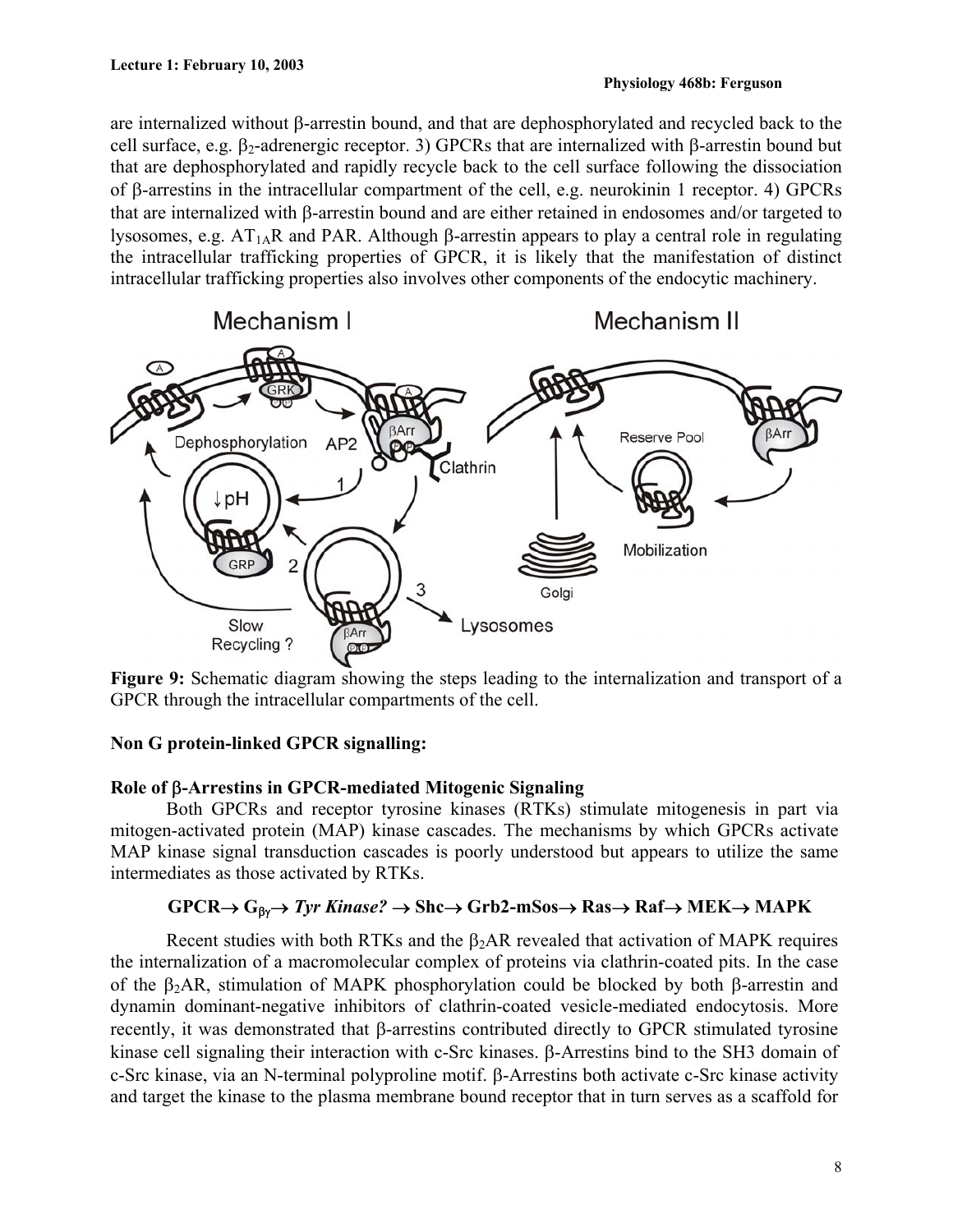the formation of macromolecular complex of signalling proteins. Hence, β-Arrestins uncouple receptors from G protein-mediated signal transduction cascades and act as a molecular switch allowing GPCRs to function as RTKs, both as a consequence of their interaction with c-Src kinase and their function as endocytic adaptor proteins. The complex of GPCR/βarrestin/cSrc/Shc/Sos/Ras/Raf is formed at the plasma membrane and is internalized via clathrin-coated pits. Blockade of endocytosis prevents the phosphorylation of MEK and MAPK.



**Figure 10**. Schematic Diagram highlighting the targeting of tyrosine kinases to a GPCR via an interaction with β-arrestin followed by the either translocation of the complex to clathrin-coated pits or the dissociation of the complex from the receptor and its redistribution to neutrophillic granules.

## **Homers:**

#### **Family Members:**

1. Homer1a – upregulated in response to seizures and LTP formation, acts as an endogenously expressed dominant-negative protein.

Homer1b – other Homers are constitutively expressed

Homer1c -proposed to couple receptors directly to IP3 receptor

- 2. Homer2 interacts with cdc42
	- interacts with the cytoskeleton
- 3. Homer3 attenuates constitutive activity